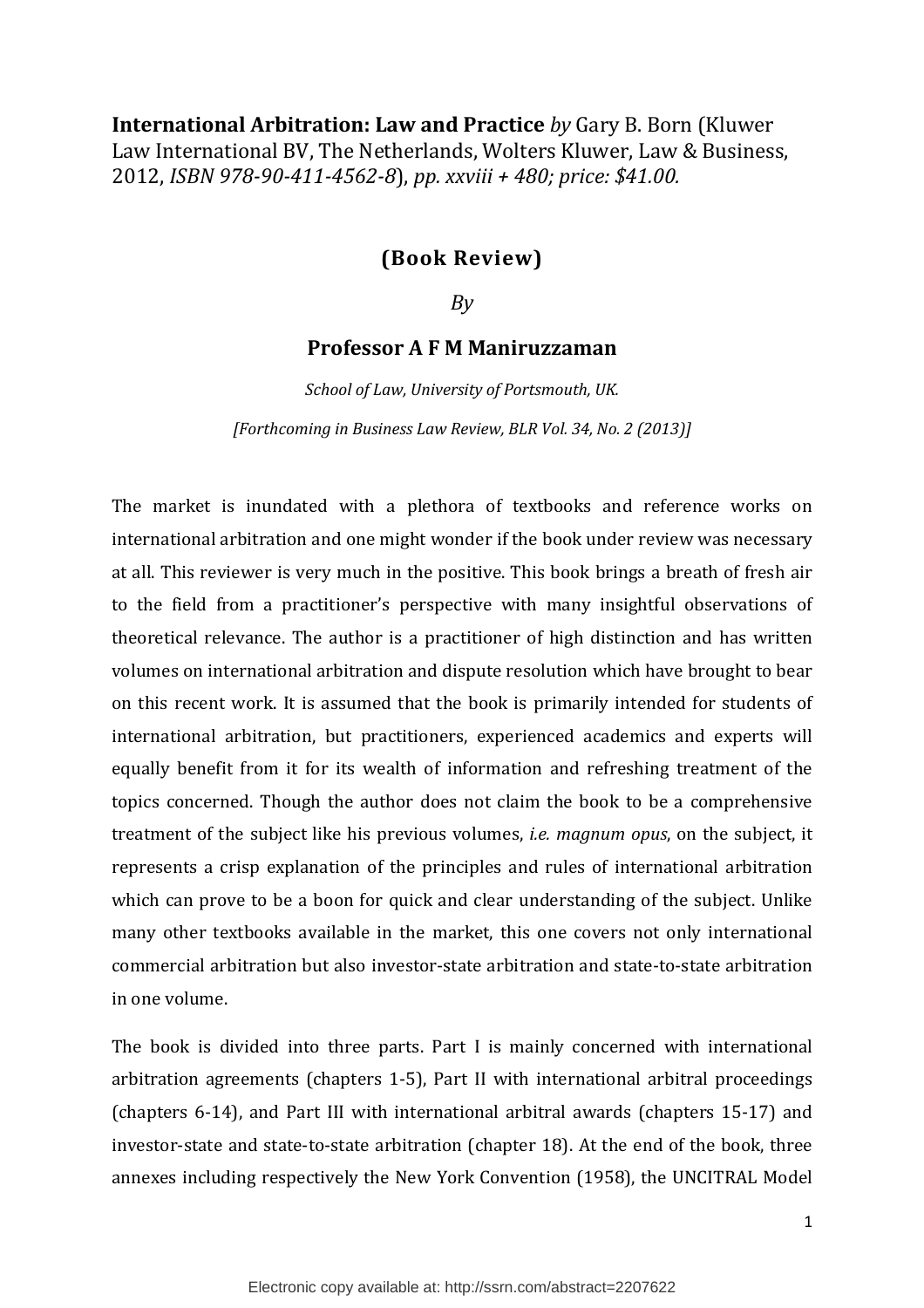Law on International Commercial Arbitration – 2006 Revisions and the UNCITRAL Model Law on International Commercial Arbitration (1985) are provided.

Chapter 1 basically outlines various introductory aspects of international arbitration such as the definition of international arbitration and various forms of alternative dispute resolution, reasons for international arbitration, popularity of international arbitration, contemporary international arbitration conventions and national arbitration legislation, ad hoc and institutional arbitration, elements of international arbitration, choice of law in international arbitration, investor-state arbitration touching on the ICSID convention and bilateral investment treaties and state-to-state arbitration. In this chapter the author provides a bird's eye view of international arbitration (leaving a worm's eye view for the latter chapters) and in this task he has done well by going through the basics of the subject in a lucid manner. It would have been, however, relevant to mention 'med-arb' as an alternative form of dispute resolution and also its usefulness (and for that matter of mediation) in the context of investor-state disputes.

The rest of Part I (chapters 2-5) explores the principal legal and practical issues arising from international arbitration agreements. As an arbitration agreement (either in the form of an arbitration clause or submission agreement / 'compromise') constitutes the foundation of arbitration, the author has touched upon various issues relating to such agreements in light of relevant international conventions, national arbitration legislation, case law, and the laws that may be applicable to various matters such as arbitration agreement, arbitral procedure and the merits of the dispute, etc. The author has raised and effectively discussed interesting issues concerning the formation, validity and interpretation of international arbitration agreements. In this context the principal issues such as consent to arbitration agreement, essential terms of such agreements, writing requirement, arbitrability and non-arbitrability issues, scope of arbitration agreements and the implications of arbitration agreements to non-signatory parties are dealt with in a concise manner. The chapters are an engaging exposition of the aspects and issues of international arbitration agreements which may be found valuable as the author critically discusses most recent developments on the subject concerned. However, a checklist for the drafting of an international arbitration agreement would have been more useful in this part of the book.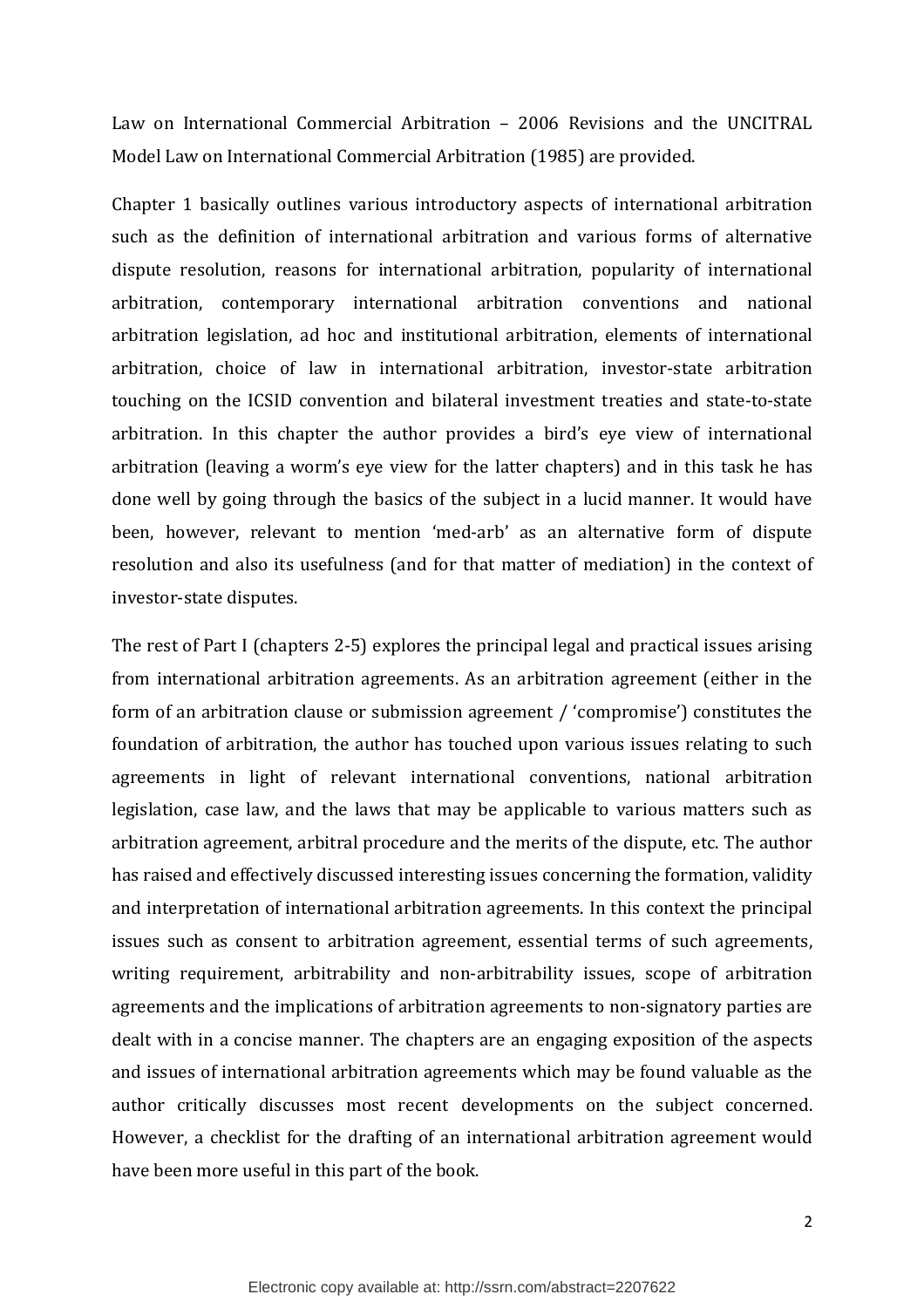Part II consists of nine chapters dealing with international arbitration proceedings from practical points of view. There is little discussion of the theoretical strands of arbitral procedural law such as the lex arbitri, the lex loci arbitri, the theory of localization, delocalization or denationalization of arbitration, or procedural lex mercatoria, etc. The reader will not find much here of the theoretical underpinnings of the international arbitral procedural law as the author's overall approach here is an applied one. The author has carefully articulated various procedural issues that the arbitral tribunal may confront in its day-to-day running of the arbitration proceedings. He is mindful of the implications of the mandatory procedural rules of the seat of the arbitration while laying stress on the international nature of arbitration. It is fair to say that the author has not been swept over by the theoretical dogmas, rather he seems to be objective and close to what is happening on the ground in the real-life situations. Learners will find the diagram entitled "Key Procedural Events in many International Arbitrations" (p.159) useful for understanding the arbitral process. I think that more of this diagrammatic presentation of other aspects of arbitration would make the book more interesting as a practical teaching tool and could prove popular with learners in professional training programmes and short-period intensive courses on international arbitration, let alone regular postgraduate programmes. It is also advisable to include a short and useful bibliography at the end of each chapter of the book to enhance its greater utility. In future editions of the book the author might do well to bear it in mind. Generally, practitioners will find this part of the book very stimulating.

Part III is concerned with various aspects of international arbitral awards. Chapter 15 deals with the legal framework in which international arbitral awards stand and also the nature, types and other basics of awards. While dealing with the legal framework the author mentions here the New York Convention only and not the ICSID convention as well. It is understood that the author in this chapter is concerned with both international commercial and investor-state arbitral awards and some highlight of the ICSID convention along with the New York Convention would have been appropriate. The chapter also would have benefitted from a checklist of the elements of an arbitral award as a drafting aid. In the following two chapters (*i.e.* 16 and 17) the author has concentrated on various pertinent issues concerning annulment, recognition and enforcement of international arbitral awards. He tends to support the liberal view that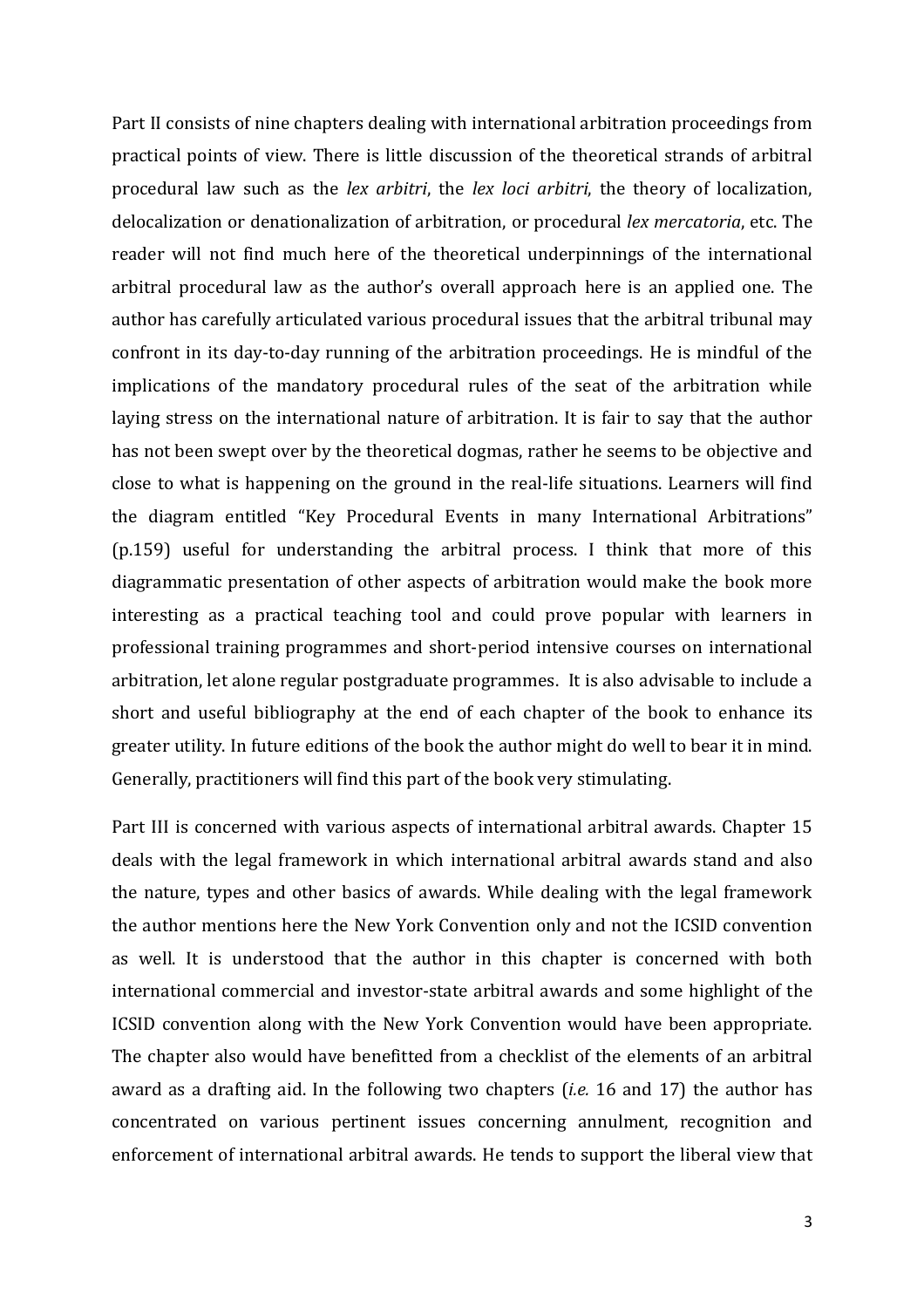an arbitral award annulled in the place where it was made should not be declined recognition elsewhere as he maintains that a few early decisions that so declined "generally contained little analysis, apparently resting on the (mistaken) notion that such an award "ceased to exist"..."(p.341). In this respect he also derives inspiration from the fact that in a growing number of cases on the matter in Europe and the USA his contention is supported. It is noticeable that the public policy and mandatory law issues have received in these two chapters some sprinkled treatment (e.g. pp. 325, 394, 401-2, 404). Since these issues are now gaining increasing importance in international arbitration, a separate chapter dedicated to the nature, scope, types and their implications for international arbitration would do proper justice to the topic. The author's use of the expression "international arbitral awards" tends to encompass both the terms "foreign" and "non-domestic" awards used in Art. I (1) of the New York Convention (pp. 370-71). Under the ICSID Convention an ICSID arbitral award can be described straightway as an international arbitral award because of the framework in which it occurs. Arguably, it remains questionable, however, whether the New York Convention awards can be literally described as such (i.e. international arbitral awards) despite that Convention's use of the terms "foreign" and "non-domestic", especially given the fact that the notion "non-domestic" itself has caused some troubles on various occasions as reflected in case law about the exact implication of it. Thus, some terminological confusion remains here which the author might like to clarify in a future edition of the book.

The last chapter of Part III focuses on investor-state and state-to-state arbitration. Here the author has made a considerate effort to cover relevant important aspects concisely which proves to be a good short introduction to the topics. While distinguishing investor-state arbitration from international commercial arbitration some highlight of the ongoing debate on the public-law nature of the former could be useful. The interpretations of umbrella clauses and various treaty standards of treatment (e.g. fair and equitable treatment, full protection and security, and international minimum standard, etc.) are still causing confusion and uncertainty in the arbitral jurisprudence. Investor-state arbitration is, however, an evolving (lately a fast growing) area of law and the discussion of many relevant aspects of this chapter will shine brighter in the future in the burning candles of the day!